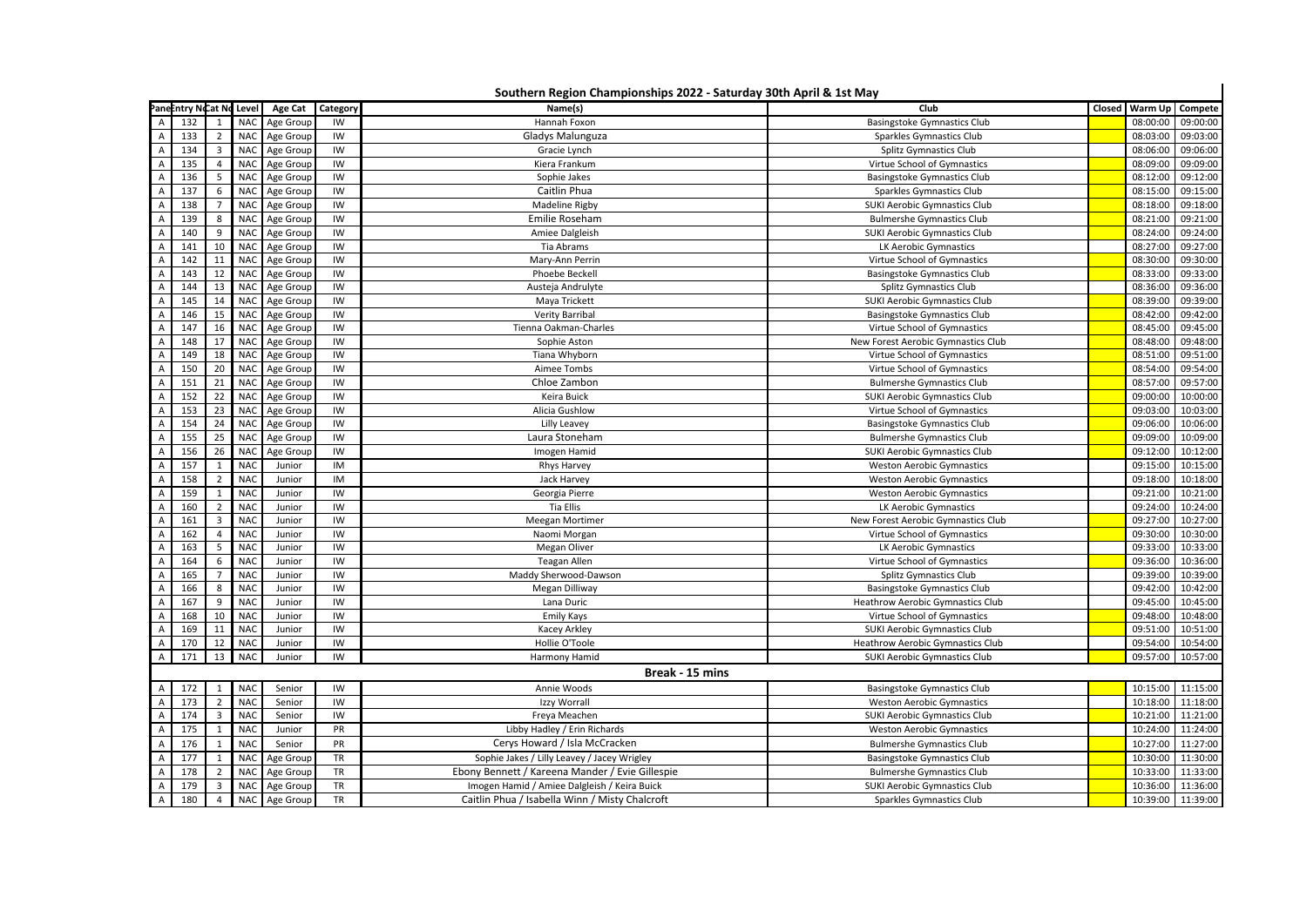| Southern Region Championships 2022 - Saturday 30th April & 1st May |     |                |                 |           |           |                                                                                   |                                         |  |                   |          |  |
|--------------------------------------------------------------------|-----|----------------|-----------------|-----------|-----------|-----------------------------------------------------------------------------------|-----------------------------------------|--|-------------------|----------|--|
| $\overline{A}$                                                     | 181 | .5             | <b>NAC</b>      | Age Group | TR        | Laura Stoneham / Emilie Roseham / Bella Bunce                                     | <b>Bulmershe Gymnastics Club</b>        |  | 10:42:00          | 11:42:00 |  |
| A                                                                  | 182 | 6              | <b>NAC</b>      | Age Group | TR        | Mary-Ann Perrin / Aimee Tombs / Kiera Frankum                                     | Virtue School of Gymnastics             |  | 10:45:00          | 11:45:00 |  |
| A                                                                  | 183 | 1              | <b>NAC</b>      | Junior    | TR        | Alexia Allcock / Georgia Pierre / Tilly Belbin                                    | <b>Weston Aerobic Gymnastics</b>        |  | 10:48:00          | 11:48:00 |  |
| Α                                                                  | 184 |                | NA <sub>C</sub> | Junior    | <b>TR</b> | Tia Abrams / Megan Oliver / Tia Ellis                                             | LK Aerobic Gymnastics                   |  | 10:51:00          | 11:51:00 |  |
| A                                                                  | 185 | $\mathbf{1}$   | <b>NAC</b>      | Age Group | GP        | Verity Barribal / Hannah Foxon / Phoebe Beckell / Lillian Miller / Abigail Judson | <b>Basingstoke Gymnastics Club</b>      |  | 10:54:00          | 11:54:00 |  |
|                                                                    | 186 | $\overline{2}$ | <b>NAC</b>      | Age Group | GP        | Lauren Dean / Ruby Newlands / Lucy Whitfield / Tilly Belbin / Faye Deauvall       | <b>Weston Aerobic Gymnastics</b>        |  | 10:57:00          | 11:57:00 |  |
| $\overline{A}$                                                     | 187 | 3              | <b>NAC</b>      | Age Group | GP        | Misty Chalcroft / Lucy Bumpass / Gladys Malunguza / Scarlett Baker / Lily Jerrett | Sparkles Gymnastics Club                |  | 11:00:00          | 12:00:00 |  |
| Lunch - 45 mins                                                    |     |                |                 |           |           |                                                                                   |                                         |  |                   |          |  |
| A                                                                  | 188 | 1              | FIG             | Nat Dev   | IW        | Sienna Harrison                                                                   | LK Aerobic Gymnastics                   |  | 11:45:00          | 12:45:00 |  |
| A                                                                  | 189 | 2              | FIG             | Nat Dev   | IW        | Maisie Clark                                                                      | LK Aerobic Gymnastics                   |  | 11:48:00          | 12:48:00 |  |
| A                                                                  | 190 | 3              | FIG             | Nat Dev   | IW        | Ano Malunguza                                                                     | Sparkles Gymnastics Club                |  | 11:51:00          | 12:51:00 |  |
| A                                                                  | 191 | $\overline{4}$ | FIG             | Nat Dev   | IW        | Maci Rae Beaver                                                                   | <b>Weston Aerobic Gymnastics</b>        |  | 11:54:00          | 12:54:00 |  |
| Α                                                                  | 192 | 5              | FIG             | Nat Dev   | IW        | <b>Emily Street</b>                                                               | Basingstoke Gymnastics Club             |  | 11:57:00          | 12:57:00 |  |
| $\overline{A}$                                                     | 193 | 6              | FIG             | Nat Dev   | IW        | Cassie Cowan                                                                      | LK Aerobic Gymnastics                   |  | 12:00:00          | 13:00:00 |  |
| Α                                                                  | 194 | $\overline{7}$ | FIG             | Nat Dev   | IW        | Amelia Dispinseri                                                                 | Champion Aerobic Gymnastics Club        |  | 12:03:00          | 13:03:00 |  |
| A                                                                  | 195 | 8              | FIG             | Nat Dev   | IW        | Lucille Carys                                                                     | <b>Weston Aerobic Gymnastics</b>        |  | 12:06:00          | 13:06:00 |  |
| А                                                                  | 196 | 9              | FIG             | Nat Dev   | IW        | Rosa Brown                                                                        | <b>Basingstoke Gymnastics Club</b>      |  | 12:09:00          | 13:09:00 |  |
| Α                                                                  | 197 | 10             | FIG             | Nat Dev   | IW        | Sofia Reis                                                                        | Champion Aerobic Gymnastics Club        |  | 12:12:00          | 13:12:00 |  |
| $\overline{A}$                                                     | 198 | 11             | FIG             | Nat Dev   | IW        | Olivia Mills                                                                      | Sparkles Gymnastics Club                |  | 12:15:00          | 13:15:00 |  |
| Α                                                                  | 199 | $\mathbf{1}$   | FIG             | Age Group | IM        | Mathew Gogol                                                                      | <b>Bulmershe Gymnastics Club</b>        |  | 12:18:00          | 13:18:00 |  |
| $\overline{A}$                                                     | 200 | $\overline{2}$ | FIG             | Age Group | IM        | George Janes                                                                      | <b>Bulmershe Gymnastics Club</b>        |  | 12:21:00          | 13:21:00 |  |
| Α                                                                  | 201 | 3              | FIG             | Age Group | IM        | Felix Smith                                                                       | <b>Basingstoke Gymnastics Club</b>      |  | 12:24:00          | 13:24:00 |  |
| A                                                                  | 202 | 4              | FIG             | Age Group | IM        | Colm Robertson                                                                    | New Forest Aerobic Gymnastics Club      |  | 12:27:00          | 13:27:00 |  |
| $\mathsf A$                                                        | 203 | $\mathbf{1}$   | FIG             | Age Group | IW        | Jayda Blanchflower                                                                | <b>Basingstoke Gymnastics Club</b>      |  | 12:30:00          | 13:30:00 |  |
| $\overline{A}$                                                     | 204 | $\overline{2}$ | FIG             | Age Group | IW        | Lily Jean Smith                                                                   | <b>Weston Aerobic Gymnastics</b>        |  | 12:33:00          | 13:33:00 |  |
| $\overline{A}$                                                     | 205 | 3              | FIG             | Age Group | IW        | Pippa Stokes                                                                      | Basingstoke Gymnastics Club             |  | 12:36:00          | 13:36:00 |  |
| $\overline{A}$                                                     | 206 | $\overline{4}$ | FIG             | Age Group | IW        | Holly Johnston                                                                    | Heathrow Aerobic Gymnastics Club        |  | 12:39:00          | 13:39:00 |  |
| $\overline{A}$                                                     | 207 | 5              | FIG             | Age Group | IW        | Millie Baker                                                                      | Splitz Gymnastics Club                  |  | 12:42:00          | 13:42:00 |  |
| $\overline{A}$                                                     | 208 | 6              | FIG             | Age Group | IW        | Lucy Eccles                                                                       | LK Aerobic Gymnastics                   |  | 12:45:00          | 13:45:00 |  |
| A                                                                  | 209 | $\overline{7}$ | FIG             | Age Group | IW        | Chloe Mackie                                                                      | SUKI Aerobic Gymnastics Club            |  | 12:48:00          | 13:48:00 |  |
| $\overline{A}$                                                     | 210 | 8              | FIG             | Age Group | IW        | Sukki Hockham                                                                     | <b>Basingstoke Gymnastics Club</b>      |  | 12:51:00          | 13:51:00 |  |
| Α                                                                  | 211 | 9              | FIG             | Age Group | IW        | Lidiya Ivanova                                                                    | Champion Aerobic Gymnastics Club        |  | 12:54:00          | 13:54:00 |  |
| A                                                                  | 212 | 10             | FIG             | Age Group | IW        | Evie Stickland                                                                    | New Forest Aerobic Gymnastics Club      |  | 12:57:00          | 13:57:00 |  |
| A                                                                  | 213 | 11             | FIG             | Age Group | IW        | Grace Eccles                                                                      | LK Aerobic Gymnastics                   |  | 13:00:00          | 14:00:00 |  |
| A                                                                  | 214 | 12             | FIG             | Age Group | IW        | Cloe Travers                                                                      | SUKI Aerobic Gymnastics Club            |  | 13:03:00          | 14:03:00 |  |
| $\overline{A}$                                                     | 215 | 13             | FIG             | Age Group | IW        | Rosie Gofford                                                                     | Sparkles Gymnastics Club                |  | 13:06:00          | 14:06:00 |  |
| A                                                                  | 216 | 1              | FIG             | Junior    | IM        | Devon Howell                                                                      | <b>Weston Aerobic Gymnastics</b>        |  | 13:09:00 14:09:00 |          |  |
| Α                                                                  | 217 | $\overline{2}$ | FIG             | Junior    | IM        | Eric Deli                                                                         | Champion Aerobic Gymnastics Club        |  | 13:12:00          | 14:12:00 |  |
| A                                                                  | 218 | $\mathbf{1}$   | FIG             | Junior    | IW        | Starr Hockham                                                                     | Basingstoke Gymnastics Club             |  | 13:15:00          | 14:15:00 |  |
| A                                                                  | 219 | $\overline{2}$ | FIG             | Junior    | IW        | Jessica Ryding                                                                    | LK Aerobic Gymnastics                   |  | 13:18:00          | 14:18:00 |  |
| Α                                                                  | 220 | $\overline{3}$ | FIG             | Junior    | IW        | Lily Duffy                                                                        | <b>Weston Aerobic Gymnastics</b>        |  | 13:21:00          | 14:21:00 |  |
| A                                                                  | 221 | 4              | FIG             | Junior    | IW        | Ellie Craven                                                                      | New Forest Aerobic Gymnastics           |  | 13:24:00          | 14:24:00 |  |
| $\overline{A}$                                                     | 222 | 5              | FIG             | Junior    | IW        | Lauren Graham                                                                     | LK Aerobic Gymnastics                   |  | 13:27:00          | 14:27:00 |  |
| A                                                                  | 223 | 6              | FIG             | Junior    | IW        | <b>Emily Blackhurst</b>                                                           | LK Aerobic Gymnastics                   |  | 13:30:00          | 14:30:00 |  |
| Α                                                                  | 224 | $\overline{7}$ | FIG             | Junior    | IW        | Rosie Howells                                                                     | <b>Basingstoke Gymnastics Club</b>      |  | 13:33:00          | 14:33:00 |  |
| Α                                                                  | 225 | 8              | FIG             | Junior    | IW        | Skyla Hickey                                                                      | <b>Bulmershe Gymnastics Club</b>        |  | 13:36:00          | 14:36:00 |  |
| $\overline{A}$                                                     | 226 | 9              | FIG             | Junior    | IW        | Katie Ferris                                                                      | <b>Weston Aerobic Gymnastics</b>        |  | 13:39:00          | 14:39:00 |  |
| Α                                                                  | 227 | 10             | FIG             | Junior    | IW        | Lola Lawrence                                                                     | <b>Weston Aerobic Gymnastics</b>        |  | 13:42:00          | 14:42:00 |  |
| $\overline{A}$                                                     | 228 | 11             | FIG             | Junior    | IW        | Eesha Antil                                                                       | <b>Heathrow Aerobic Gymnastics Club</b> |  | 13:45:00          | 14:45:00 |  |
| $\overline{A}$                                                     | 229 | 12             | FIG             | Junior    | IW        | Lulu Sargeant                                                                     | Champion Aerobic Gymnastics Club        |  | 13:48:00          | 14:48:00 |  |
| A                                                                  | 230 | 1              | FIG             | Senior    | IM        | Lewis Harvey                                                                      | <b>Weston Aerobic Gymnastics</b>        |  | 13:49:00 14:49:00 |          |  |